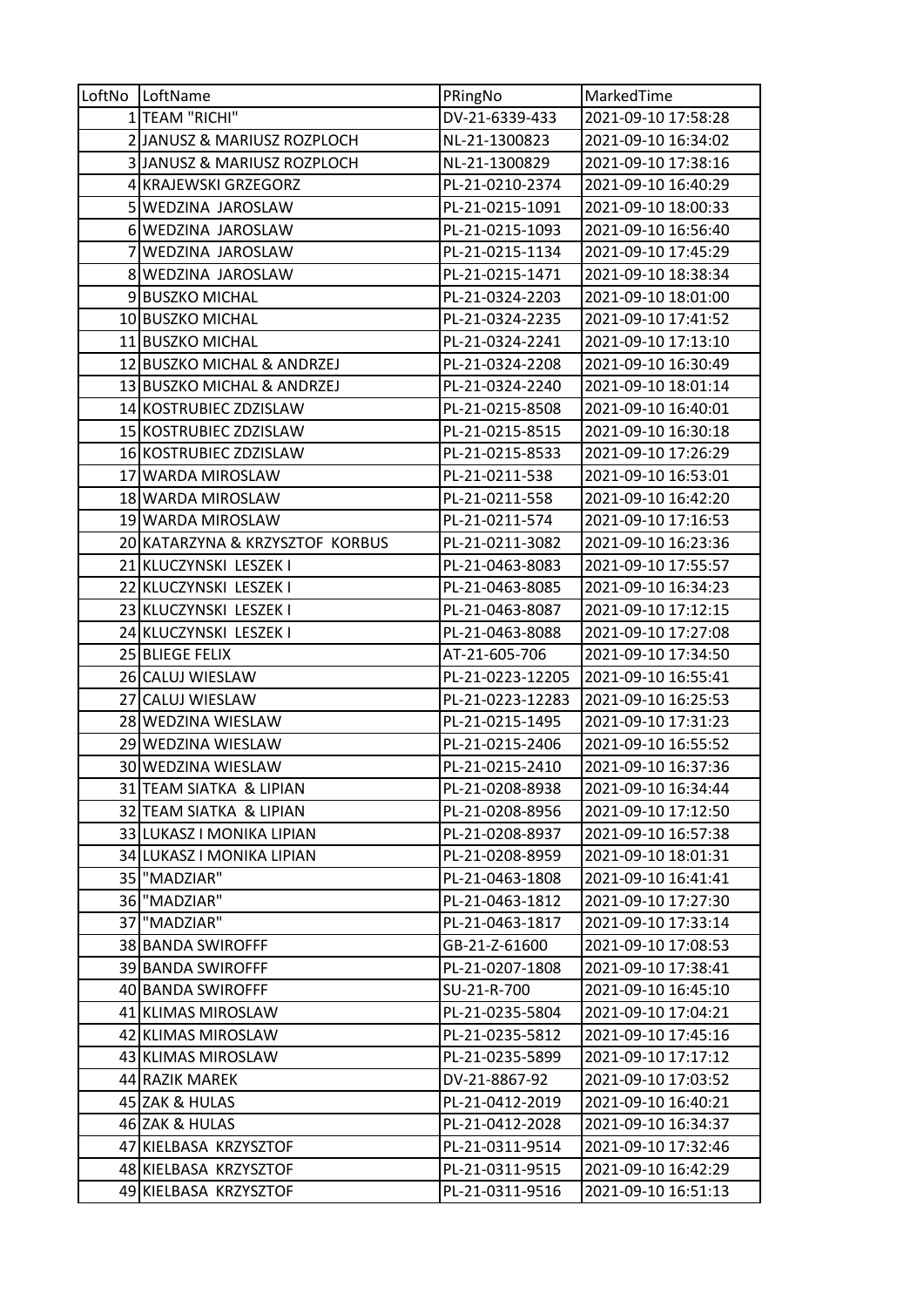| 50 KIELBASA KRZYSZTOF             | PL-21-0311-9518  | 2021-09-10 16:26:51 |
|-----------------------------------|------------------|---------------------|
| 51 TEAM KACZOR                    | PL-21-0412-3210  | 2021-09-10 16:39:54 |
| 52 TEAM KACZOR                    | PL-21-0412-3218  | 2021-09-10 17:27:40 |
| 53 TEAM KACZOR                    | PL-21-0412-3261  | 2021-09-10 16:36:53 |
| 54 TEAM KACZOR                    | PL-21-0412-3268  | 2021-09-10 16:30:11 |
| 55 TEAM KACZOR                    | PL-21-0412-3269  | 2021-09-10 17:39:40 |
| 56 STYPCZYNSKI DARIUSZ            | PL-21-0473-9618  | 2021-09-10 16:36:41 |
| 57 STYPCZYNSKI DARIUSZ            | PL-21-0473-9619  | 2021-09-10 17:53:52 |
| 58 TEAM BLECHARZ - MULLER         | PL-21-0499-4521  | 2021-09-10 17:09:38 |
| 59 TEAM BLECHARZ - MULLER         | PL-21-0499-4526  | 2021-09-10 16:28:10 |
| 60 KRYSTKI                        | PL-21-0413-11569 | 2021-09-10 16:30:55 |
| 61 KRYSTKI                        | PL-21-0413-11579 | 2021-09-10 17:38:46 |
| 62 SOBIERAJ & GALCZYNSKI          | PL-21-0183-7028  | 2021-09-10 17:30:46 |
| 63 SOBIERAJ & GALCZYNSKI          | PL-21-0183-7032  | 2021-09-10 16:54:02 |
| 64 AB WOZNIAK                     | PL-21-0308-1786  | 2021-09-10 17:09:30 |
| 65 AB WOZNIAK                     | PL-21-0308-1788  | 2021-09-10 17:49:30 |
| 66 AB WOZNIAK                     | PL-21-0308-7365  | 2021-09-10 17:26:38 |
| 67 PAWEL WARDA & ADALBERT BISCHOF | PL-21-0497-1454  | 2021-09-10 16:25:22 |
| 68 PAWEL WARDA & ADALBERT BISCHOF | PL-21-0497-1455  | 2021-09-10 16:51:31 |
| 69 STRZELCZYK TOMASZ              | PL-21-0221-5425  | 2021-09-10 17:49:10 |
| 70 STRZELCZYK TOMASZ              | PL-21-0221-5431  | 2021-09-10 16:48:25 |
| 71 STRZELCZYK TOMASZ              | PL-21-0221-5438  | 2021-09-10 16:38:18 |
| 72 WLODARCZYK MAREK               | PL-21-065-10209  | 2021-09-10 17:28:00 |
| 73 WLODARCZYK MAREK               | PL-21-065-10235  | 2021-09-10 16:51:25 |
| 74 PIEROG SEBASTIAN               | PL-21-0312-8161  | 2021-09-10 17:30:23 |
| 75 BLASZCZYK LEON                 | PL-21-0352-1606  | 2021-09-10 17:36:43 |
| 76 PERLA ROZTOCZA                 | PL-21-0215-702   | 2021-09-10 17:05:08 |
| 77 PERLA ROZTOCZA                 | PL-21-0215-766   | 2021-09-10 16:45:01 |
| 78 PERLA ROZTOCZA                 | PL-21-0215-791   | 2021-09-10 17:59:11 |
| 79 SMERFY                         | PL-21-0441-1805  | 2021-09-10 17:10:03 |
| 80 SMERFY                         | PL-21-0441-1833  | 2021-09-10 17:57:33 |
| 81 SMERFY                         | PL-21-0441-1853  | 2021-09-10 16:33:53 |
| 82 POPLAWSKI MIECZYSLAW           | PL-21-0441-525   | 2021-09-10 17:53:39 |
| 83 POPLAWSKI MIECZYSLAW           | PL-21-0441-526   | 2021-09-10 17:09:10 |
| 84 FLOREK-WOJCIESZAK              | PL-21-0196-1786  | 2021-09-10 16:37:12 |
| 85 FLOREK-WOJCIESZAK              | PL-21-0196-1790  | 2021-09-10 16:33:34 |
| 86 FLOREK-WOJCIESZAK              | PL-21-0231-11790 | 2021-09-10 16:56:59 |
| 87 FLOREK-WOJCIESZAK              | PL-21-0232-2192  | 2021-09-10 17:49:58 |
| 88 ROBERT-PATRYK                  | PL-21-0231-10012 | 2021-09-10 16:50:44 |
| 89 ROBERT-PATRYK                  | PL-21-0231-10027 | 2021-09-10 17:54:08 |
| 90 ROBERT-PATRYK                  | PL-21-0231-10091 | 2021-09-10 16:50:51 |
| 91 KRAWIECZEK LUCJAN              | PL-21-0129-1145  | 2021-09-10 17:03:00 |
| 92 ANDRZEJ i MICHAL BUSZKO        | PL-21-0452-11368 | 2021-09-10 16:47:10 |
| 93 ZURAWSKI JAN dr.1              | PL-21-0211-9208  | 2021-09-10 16:56:28 |
| 94 ZURAWSKI JAN dr.1              | PL-21-0211-9237  | 2021-09-10 17:09:05 |
| 95 ZURAWSKI JAN dr. 2             | PL-21-0211-9204  | 2021-09-10 17:27:51 |
| 96 ZURAWSKI JAN dr. 2             | PL-21-0211-9228  | 2021-09-10 16:22:41 |
| 97 ZURAWSKI JAN 3                 | PL-21-0211-9209  | 2021-09-10 16:53:54 |
| 98 ZURAWSKI JAN 3                 | PL-21-0211-9231  | 2021-09-10 16:34:11 |
| 99 ZURAWSKI JAN 3                 | PL-21-0211-9251  | 2021-09-10 16:34:50 |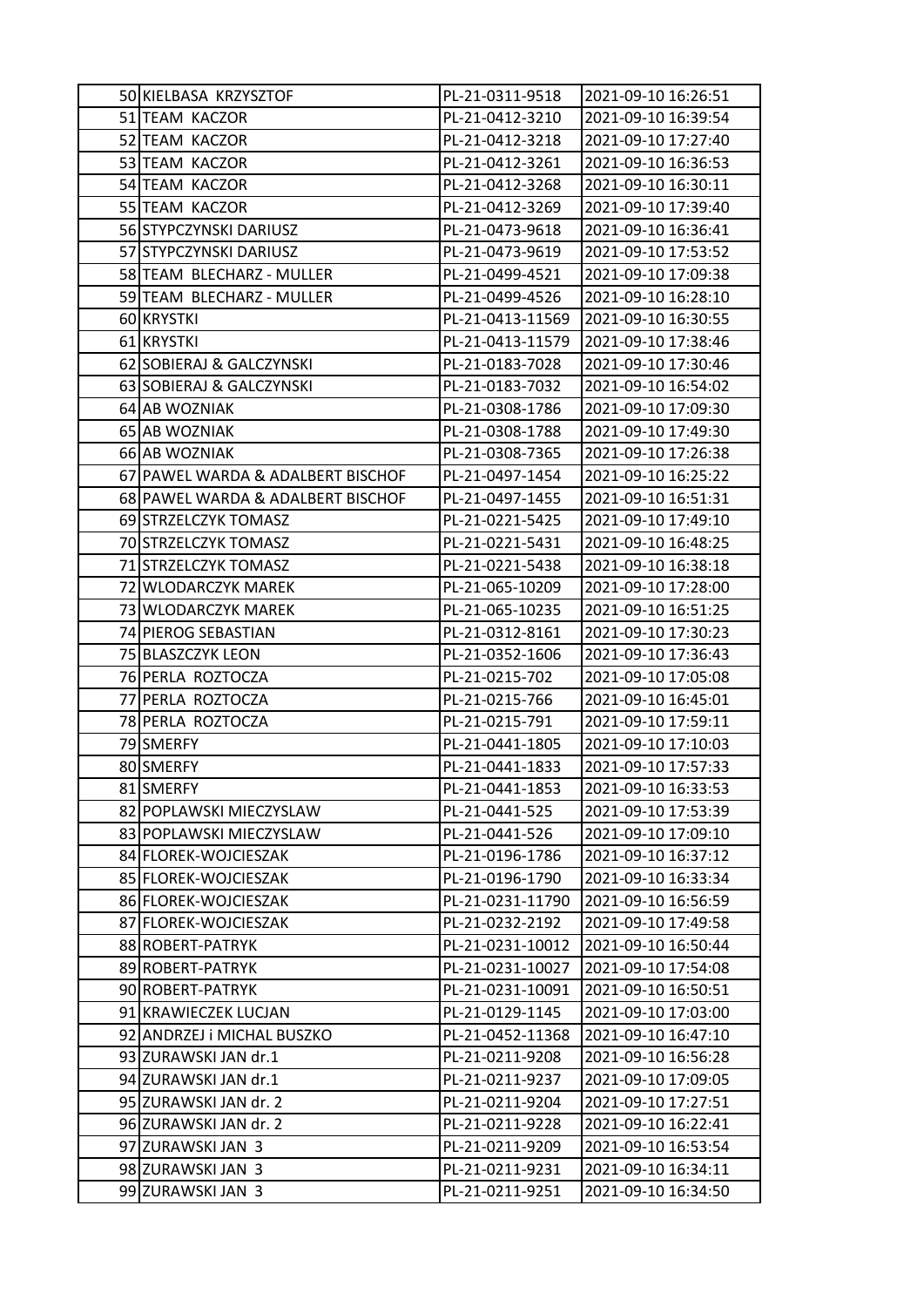| 100 HUBEX                         | PL-21-0211-11224 | 2021-09-10 17:58:16 |
|-----------------------------------|------------------|---------------------|
| 101 HUBEX                         | PL-21-0211-11225 | 2021-09-10 18:02:57 |
| 102 HUBEX                         | PL-21-0211-11229 | 2021-09-10 17:26:58 |
| 103 HUBEX                         | PL-21-0211-6702  | 2021-09-10 17:12:08 |
| 104 KUSAJ GRZEGORZ                | PL-21-0211-6701  | 2021-09-10 17:11:35 |
| 105 KUSAJ GRZEGORZ                | PL-21-0211-6709  | 2021-09-10 16:48:05 |
| 106 KUSAJ GRZEGORZ                | PL-21-0211-6716  | 2021-09-10 16:34:29 |
| 107 KUSAJ GRZEGORZ                | PL-21-0211-6717  | 2021-09-10 16:53:48 |
| 108 LACH STANISLAW                | PL-21-0465-7307  | 2021-09-10 17:06:05 |
| 109 LACH STANISLAW                | PL-21-0465-7313  | 2021-09-10 16:44:55 |
| 110 LACH STANISLAW                | PL-21-0465-7326  | 2021-09-10 16:40:54 |
| 111 WOZNY KONRAD                  | PL-21-0208-4556  | 2021-09-10 16:35:24 |
| 112 CIESLAK - KRAWCZYK            | PL-21-0463-7334  | 2021-09-10 17:55:21 |
| 113 SLAWOMIR WIERZBICKI           | PL-21-0244-7018  | 2021-09-10 16:56:00 |
| 114 SLAWOMIR WIERZBICKI           | PL-21-0244-7031  | 2021-09-10 16:24:37 |
| 115 SLAWOMIR WIERZBICKI           | PL-21-0244-7035  | 2021-09-10 17:50:43 |
| 116 DUDEK MONIKA & DAWID          | PL-21-0388-1229  | 2021-09-10 17:50:16 |
| 117 DUDEK MONIKA & DAWID          | PL-21-0388-1234  | 2021-09-10 18:40:58 |
| 118 DUDEK MONIKA & DAWID          | PL-21-0388-1235  | 2021-09-10 17:04:02 |
| 119 "GRUBIORZE"                   | PL-21-0422-7306  | 2021-09-10 17:34:32 |
| 120 "GRUBIORZE"                   | PL-21-0422-7325  | 2021-09-10 17:26:20 |
| 121 "GRUBIORZE"                   | PL-21-0422-7346  | 2021-09-10 16:54:31 |
| 122 "GRUBIORZE"                   | PL-21-0422-7347  | 2021-09-10 16:54:24 |
| 123   "GRUBIORZE"                 | PL-21-0422-7356  | 2021-09-10 17:33:50 |
| 124 BIERNAT & KUSCH 2             | DV-21-2522-1780  | 2021-09-10 17:12:44 |
| 125 BIERNAT & KUSCH 2             | DV-21-2522-1798  | 2021-09-10 17:30:36 |
| 126 KALYTA + SCZYGIOL NIEMCY      | DV-21-7243-1097  | 2021-09-10 17:58:02 |
| 127 BIENIEK DARIUSZ               | S-21-20-1022     | 2021-09-10 17:51:22 |
| 128 BIENIEK DARIUSZ               | S-21-20-1033     | 2021-09-10 16:54:19 |
| 129 BIENIEK DARIUSZ               | S-21-20-1036     | 2021-09-10 16:48:16 |
| 130 JARCZOK FILIP                 | PL-21-047-8508   | 2021-09-10 17:04:07 |
| 131 JARCZOK FILIP                 | PL-21-047-8514   | 2021-09-10 17:09:55 |
| 132 JARCZOK FILIP                 | PL-21-047-8518   | 2021-09-10 17:16:58 |
| 133 JARCZOK FILIP                 | PL-21-047-8522   | 2021-09-10 17:35:16 |
| 134 HANIA & MAJA TEAM             | PL0497-21-2065   | 2021-09-10 18:39:01 |
| 135 HANIA & MAJA TEAM             | PL-21-0497-2139  | 2021-09-10 16:55:27 |
| 136 MAJA & HANIA TEAM             | PL-21-0497-2106  | 2021-09-10 16:30:40 |
| 137 MAJA & HANIA TEAM             | PL-21-0497-2128  | 2021-09-10 17:56:13 |
| 138 SZYMON                        | PL-21-0180-6507  | 2021-09-10 17:24:13 |
| 139 SZYMON                        | PL-21-0180-6511  | 2021-09-10 17:08:50 |
| 140 SZYMON                        | PL-21-0180-6575  | 2021-09-10 16:32:14 |
| 141 SZYMON                        | PL-21-0180-6585  | 2021-09-10 16:37:18 |
| 142 KLECZAJ SLAWOMIR              | PL-21-0180-332   | 2021-09-10 16:56:15 |
| 143 STEFANSKI MAREK MWG ROGOWO II | PL-21-0495-6952  | 2021-09-10 17:28:48 |
| 144 CZARDYBON ANDRZEJ             | PL-21-0139-5681  | 2021-09-10 16:30:31 |
| 145 RUBINKOWSKI DAMIAN            | PL-21-0397-1193  | 2021-09-10 16:53:19 |
| 146 WALKI                         | PL-21-0162-3020  | 2021-09-10 17:32:21 |
| 147 WALKI                         | PL-21-0162-5702  | 2021-09-10 18:38:47 |
| 148 WALKI                         | PL-21-0162-5703  | 2021-09-10 16:36:46 |
| 149 DANILOWICZ Aa M               | PL0215-21-1073   | 2021-09-10 16:53:40 |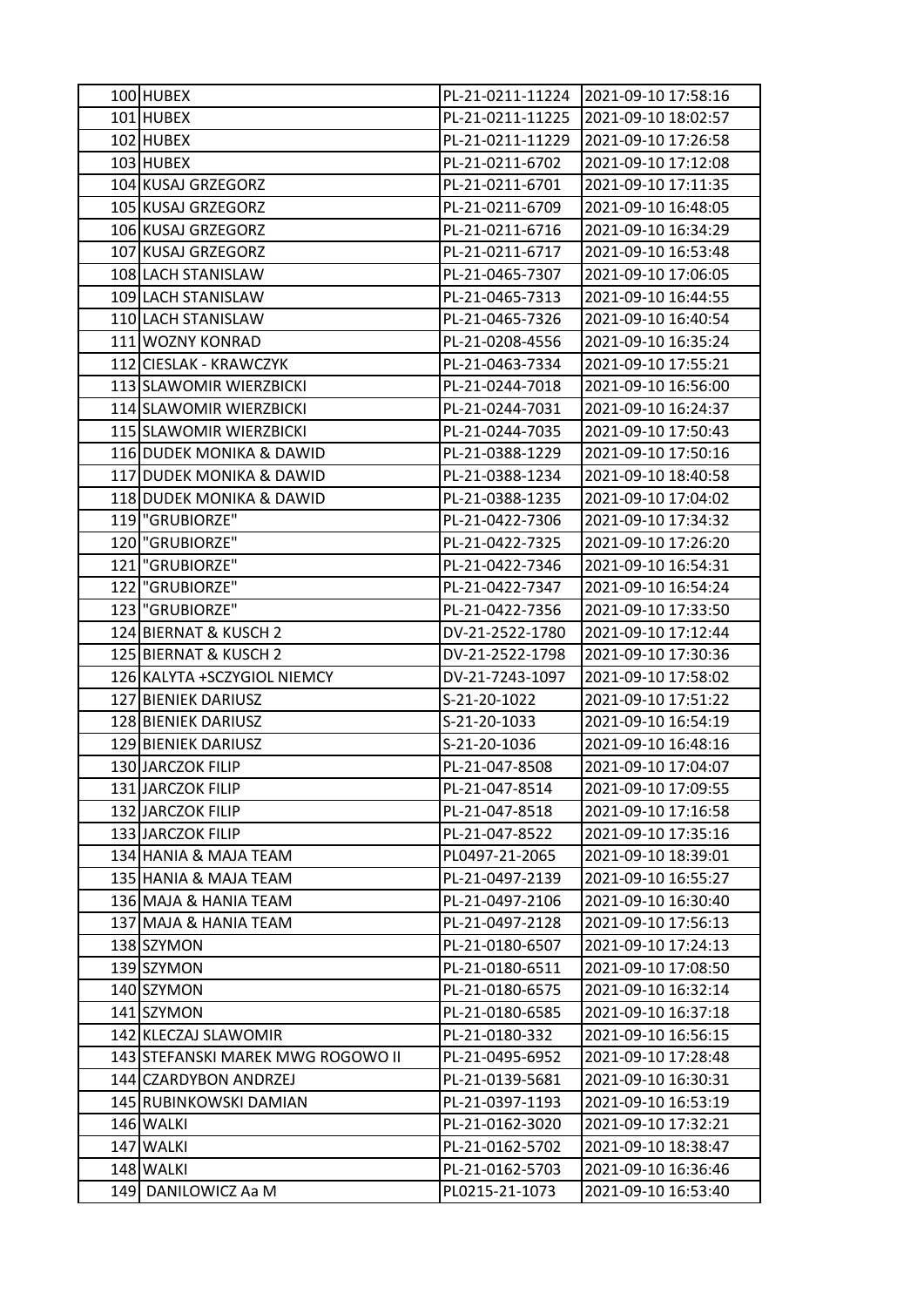| 150 DANILOWICZ Aa M              | PL0215-21-1530   | 2021-09-10 16:35:54 |
|----------------------------------|------------------|---------------------|
| 151 ZAJAC TOMASZ                 | PL-21-0215-617   | 2021-09-10 17:10:09 |
| 152 ZAJAC TOMASZ                 | PL-21-0215-630   | 2021-09-10 16:38:32 |
| 153 KRASUSKI                     | PL-21-0414-498   | 2021-09-10 17:32:08 |
| 154 DUBIEL - ROJEK               | PL-21-0311-9026  | 2021-09-10 17:35:24 |
| 155 ROJEK & DUBIEL               | PL-21-0311-9012  | 2021-09-10 16:48:37 |
| 156 MALEC MAREK                  | PL-21-0215-191   | 2021-09-10 17:47:22 |
| 157 MALEC MAREK                  | PL-21-0215-200   | 2021-09-10 16:28:28 |
| 158 ZAWISLAK ADAM                | PL-21-0215-6014  | 2021-09-10 17:41:25 |
| 159 ZAWISLAK ADAM                | PL-21-0215-6081  | 2021-09-10 16:47:45 |
| 160 WROBEL WALDEMAR I            | PL-21-0498-3670  | 2021-09-10 16:37:06 |
| 161 WROBEL WALDEMAR I            | PL-21-0498-3683  | 2021-09-10 16:51:04 |
| 162 WROBEL WALDEMAR II           | PL-21-0498-3672  | 2021-09-10 16:55:18 |
| 163 WROBEL WALDEMAR II           | PL-21-0498-3692  | 2021-09-10 17:35:00 |
| 164 WROBEL WALDEMAR II           | PL-21-0498-3695  | 2021-09-10 17:23:56 |
| 165 WROBEL WALDEMAR II           | PL-21-0498-3696  | 2021-09-10 17:52:13 |
| 166 LASECKI - NAWROCKI           | PL-21-0468-3236  | 2021-09-10 16:52:24 |
| 167 LASECKI - NAWROCKI           | PL-21-0468-6468  | 2021-09-10 18:38:22 |
| 168 NATALKA & ZELAZNIAKI         | PL-21-0468-613   | 2021-09-10 17:46:04 |
| 169 NATALKA & ZELAZNIAKI         | PL-21-0468-619   | 2021-09-10 17:57:46 |
| 170 MICHAL & REMIX               | PL-21-0468-13001 | 2021-09-10 17:26:49 |
| 171 DYBKOWSKI SLAWOMIR           | PL-21-0208-5610  | 2021-09-10 17:35:53 |
| 172 DYBKOWSKI SLAWOMIR           | PL-21-0208-5655  | 2021-09-10 17:42:17 |
| 173 CZAJKA TEAM                  | PL-21-0311-9108  | 2021-09-10 17:29:48 |
| 174 GORA MARCIN                  | PL-21-0122-1557  | 2021-09-10 17:35:09 |
| 175 GORA MARCIN                  | PL-21-0311-3603  | 2021-09-10 16:54:55 |
| 176 GORA MARCIN                  | PL-21-0311-3615  | 2021-09-10 16:32:24 |
| 177 FILIP & GOLBA                | PL-21-0468-10117 | 2021-09-10 16:47:22 |
| 178 FILIP & GOLBA                | PL-21-0468-9832  | 2021-09-10 17:17:07 |
| 179 FILIP & GOLBA                | PL-21-0468-9837  | 2021-09-10 17:49:44 |
| 180 CIENKUSZ STANISLAW&KAROL&JAN | PL-21-0468-14387 | 2021-09-10 17:55:44 |
| 181 J.J KORYCCY                  | PL-21-0490-6841  | 2021-09-10 16:29:25 |
| 182JJJJ KORYCCY                  | PL-21-0490-6847  | 2021-09-10 17:03:35 |
| 183 J.J KORYCCY                  | PL-21-0490-6852  | 2021-09-10 16:44:03 |
| 184 J.J KORYCCY                  | PL-21-0490-6855  | 2021-09-10 16:39:04 |
| 185 GAWRONSKI SLAWOMIR           | PL-21-0209-11341 | 2021-09-10 17:45:42 |
| 186 GAWRONSKI SLAWOMIR           | PL-21-0209-11357 | 2021-09-10 16:39:36 |
| 187 WIESLAW & TYMON              | PL-21-0223-12218 | 2021-09-10 16:45:52 |
| 188 WIESLAW & TYMON              | PL-21-0223-12221 | 2021-09-10 17:58:39 |
| 189 WIESLAW & TYMON              | PL-21-0223-12223 | 2021-09-10 16:28:50 |
| 190 GORZEL TOMASZ                | PL-21-0497-6255  | 2021-09-10 17:33:01 |
| 191 GORZEL TOMASZ                | PL-21-0497-6268  | 2021-09-10 17:05:01 |
| 192 ARTUR ZOLKIEWSKI             | PL-21-0210-1556  | 2021-09-10 17:46:49 |
| 193 JACHOREK ZBIGNIEW 1          | PL-21-0215-1808  | 2021-09-10 16:24:19 |
| 194 DUDKIEWICZ - MORAWSKI        | PL-21-0211-8940  | 2021-09-10 16:39:29 |
| 195 RAFAL KAMIL                  | PL-21-03-10114   | 2021-09-10 16:39:48 |
| 196 RAFAL KAMIL                  | PL-21-03-10157   | 2021-09-10 16:23:19 |
| 197 L.STOLARSKI- K. SZWED        | PL-21-0380-243   | 2021-09-10 16:41:51 |
| 198 L.STOLARSKI- K. SZWED        | PL-21-0380-245   | 2021-09-10 16:31:05 |
| 199 L.STOLARSKI- K. SZWED        | PL-21-0380-826   | 2021-09-10 17:09:15 |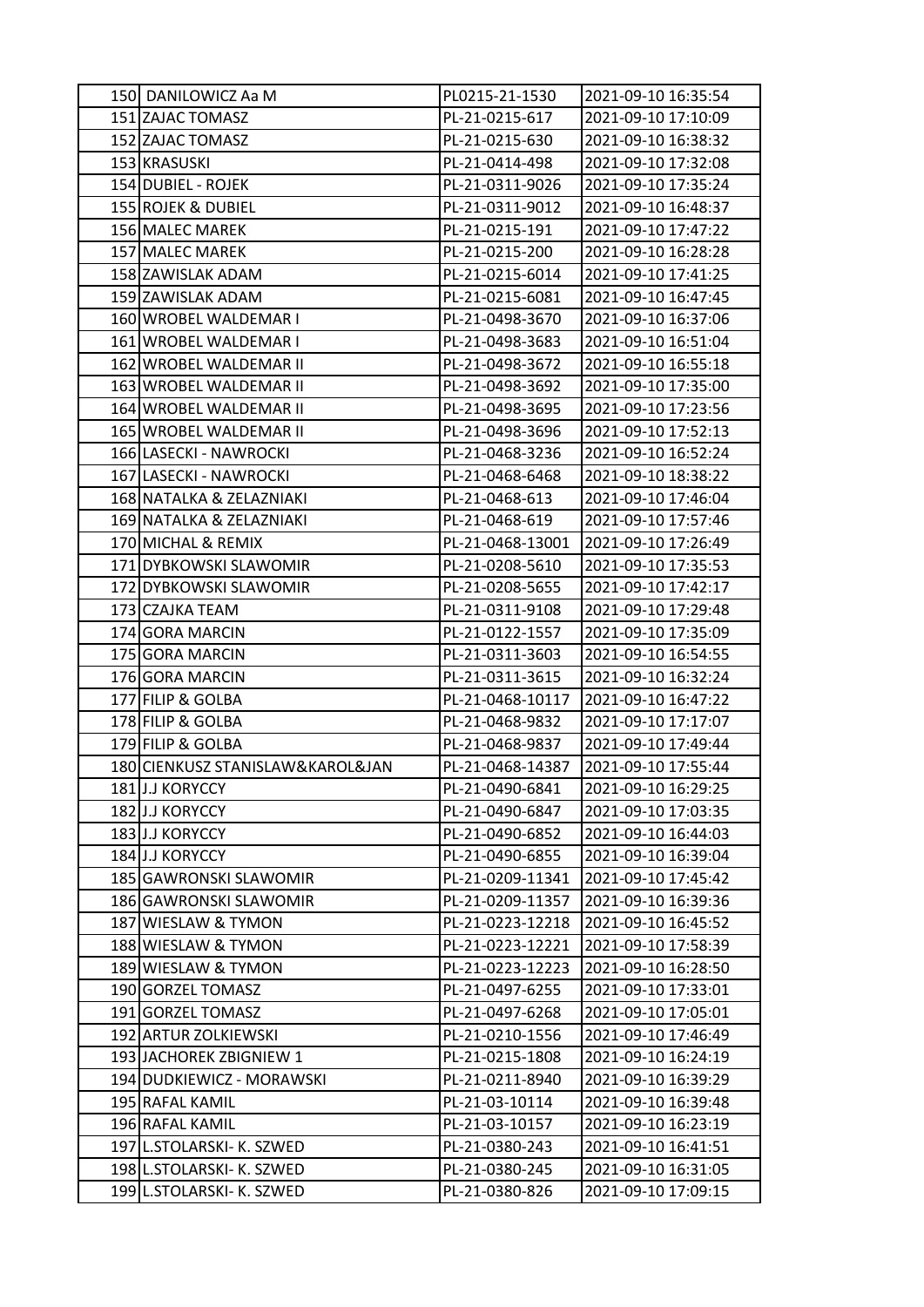|         | 200 PAWEL SZTOBNICKI             | PL-21-0175-1953  | 2021-09-10 16:37:24 |
|---------|----------------------------------|------------------|---------------------|
|         | 201 PAWEL SZTOBNICKI             | PL-21-0175-1956  | 2021-09-10 17:02:38 |
|         | 202 TEAM A.A.                    | PL-21-0411-3740  | 2021-09-10 17:03:42 |
|         | 203 KUBACEK-JURASEK-CHMELAR TEAM | CZ-21-0234-2869  | 2021-09-10 16:24:44 |
|         | 204 KUBACEK-JURASEK-CHMELAR TEAM | CZ-21-0259-3466  | 2021-09-10 17:59:36 |
|         | 205 MISIAK & SMORAWSKI TEAM      | PL-21-0347-11966 | 2021-09-10 16:57:10 |
|         | 206 MISIAK & SMORAWSKI TEAM      | PL-21-0347-11971 | 2021-09-10 16:38:24 |
|         | 207 MISIAK & SMORAWSKI TEAM      | PL-21-0347-11999 | 2021-09-10 17:04:46 |
|         | 208 MISIAK & SMORAWSKI TEAM      | PL-21-0347-9343  | 2021-09-10 16:41:13 |
|         | 209 MISIAK & SMORAWSKI TEAM      | PL-21-0347-9344  | 2021-09-10 18:00:06 |
|         | 210 P+E TEAM                     | PL-21-0347-8104  | 2021-09-10 16:26:41 |
|         | 211 P+E TEAM                     | PL-21-0347-8106  | 2021-09-10 17:12:58 |
|         | 212 RAFAL GORSKI                 | PL-21-0223-583   | 2021-09-10 16:26:31 |
|         | 213 RAFAL GORSKI                 | PL-21-0223-595   | 2021-09-10 16:45:21 |
|         | 214 PIOTROWSKI TOMASZ            | PL-21-0285-1643  | 2021-09-10 16:41:03 |
|         | 215 BOCHENCZAK JAN               | PL-21-0236-825   | 2021-09-10 16:43:17 |
|         | 216 BOCHENCZAK JAN               | PL-21-0236-868   | 2021-09-10 16:51:18 |
|         | 217 SZNAUCNER JAROSLAW           | PL-21-0492-4017  | 2021-09-10 16:41:32 |
|         | 218 SZNAUCNER JAROSLAW           | PL-21-0492-4029  | 2021-09-10 17:54:39 |
|         | 219 LOEWE BARTLOMIEJ             | PL-21-0152-137   | 2021-09-10 17:10:21 |
|         | 220 LOEWE BARTLOMIEJ             | PL-21-0152-143   | 2021-09-10 16:54:41 |
|         | 221 KRZYCHOL                     | AU-21---175      | 2021-09-10 16:42:48 |
|         | 222 SPARROW TEAM I               | DV-21-1911-1256  | 2021-09-10 16:47:50 |
|         | 223 SPARROW TEAM I               | DV-21-1911-1275  | 2021-09-10 16:45:32 |
|         | 224 SPARROW TEAM II              | DV-21-1911-1257  | 2021-09-10 16:47:31 |
|         | 225 SPARROW TEAM II              | DV-21-1911-1267  | 2021-09-10 16:54:08 |
|         | 226 SPARROW TEAM II              | DV-21-2585-1835  | 2021-09-10 17:29:21 |
|         | 227 MASTER TEAM PILICHOWICE      | CZ-21-0132-3212  | 2021-09-10 16:25:06 |
|         | 228 DREAM TEAM                   | PL-21-0173-12942 | 2021-09-10 16:50:37 |
|         | 229 KREPIEC TIM                  | PL-21-0497-6277  | 2021-09-10 17:38:56 |
| 230 K 2 |                                  | PL-21-0497-3065  | 2021-09-10 17:10:38 |
| 231 K 2 |                                  | PL-21-0497-3078  | 2021-09-10 16:46:27 |
|         | 232 STUDZINSKI BARTOSZ-ZBIGNIEW  | PL-21-0211-10151 | 2021-09-10 17:03:18 |
|         | 233 STUDZINSKI BARTOSZ-ZBIGNIEW  | PL-21-0211-10219 | 2021-09-10 16:32:32 |
|         | 234 ZAWADA ANDRZEJ               | PL-21-0385-13245 | 2021-09-10 17:32:29 |
|         | 235 GRYGLAS ARTUR                | PL-21-010-5453   | 2021-09-10 16:35:45 |
|         | 236 GRYGLAS ARTUR                | PL-21-010-5486   | 2021-09-10 16:52:18 |
|         | 237 DEGA MARCIN                  | PL-21-208-8818   | 2021-09-10 16:35:31 |
|         | 238 ZAJAC NORBERT                | PL-21-0208-1963  | 2021-09-10 16:46:03 |
|         | 239 ZAJAC NORBERT                | PL-21-0208-1964  | 2021-09-10 17:56:39 |
|         | 240 MAT-BUD                      | PL-21-0430-4587  | 2021-09-10 18:40:49 |
|         | 241 PATRYCJA I ADRIAN DROZD      | PL-21-0463-7750  | 2021-09-10 16:57:27 |
|         | 242 PATRYCJA I ADRIAN DROZD      | PL-21-0463-7778  | 2021-09-10 17:53:14 |
|         | 243 LEWANDOWSKI TEAM             | PL-21-0411-7431  | 2021-09-10 17:55:11 |
|         | 244 LEWANDOWSKI TEAM             | PL-21-08-2055    | 2021-09-10 17:39:30 |
|         | 245 LEWANDOWSKI TEAM             | PL-21-08-2059    | 2021-09-10 17:47:43 |
|         | 246 AMELKA J.K. I                | PL-21-0424-8101  | 2021-09-10 17:29:38 |
|         | 247 AMELKA J.K. I                | PL-21-0424-8105  | 2021-09-10 16:44:43 |
|         | 248 AMELKA J.K. I                | PL-21-0424-8108  | 2021-09-10 17:53:02 |
|         | 249 AMELKA III                   | PL-21-0424-8103  | 2021-09-10 17:38:26 |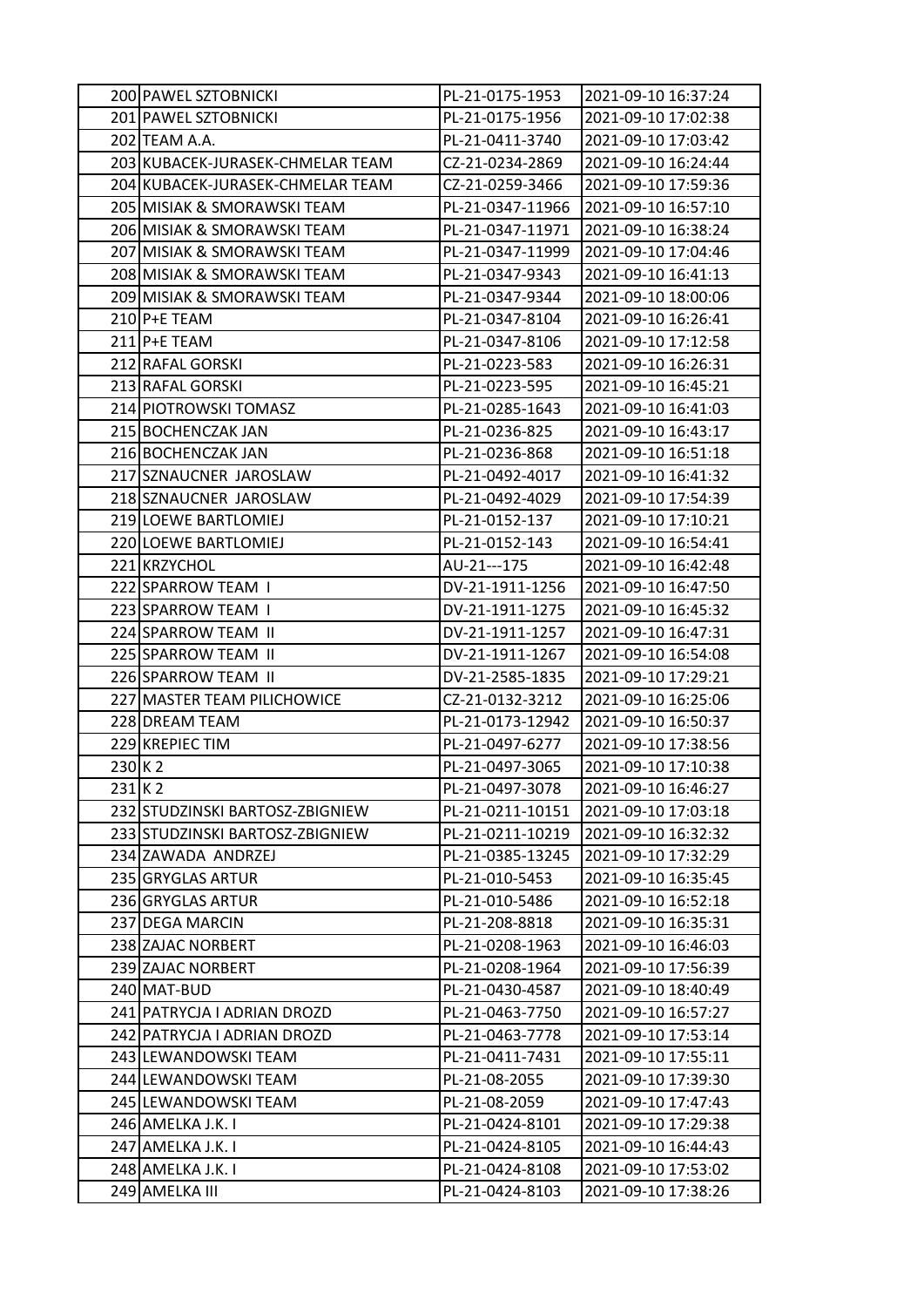| 250 AMELIA J.K. IV          | PL-21-0424-8110  | 2021-09-10 17:59:53 |
|-----------------------------|------------------|---------------------|
| 251 LESZEK SERAFIN          | PL-21-0250-6101  | 2021-09-10 17:40:23 |
| 252 LESZEK SERAFIN          | PL-21-0250-6110  | 2021-09-10 18:02:11 |
| 253 TAYA                    | PL-21-0250-6118  | 2021-09-10 17:45:02 |
| 254 TAYA                    | PL-21-0250-6143  | 2021-09-10 17:50:55 |
| 255 GIULIA                  | PL-21-0250-6145  | 2021-09-10 16:47:04 |
| 256 KURYLO KRZYSZTOF        | PL-21-0412-6541  | 2021-09-10 16:40:09 |
| 257 KURYLO KRZYSZTOF        | PL-21-0412-6543  | 2021-09-10 16:23:58 |
| 258 LANDMAN                 | PL-21-0208-7928  | 2021-09-10 17:36:33 |
| 259 LANDMAN                 | PL-21-0208-7934  | 2021-09-10 17:58:56 |
| 260 BOCZKOWSKI-WOSZCZAK     | PL-21-0329-1518  | 2021-09-10 16:41:18 |
| 261 SZYMANSKI JERZY         | PL-21-0208-7074  | 2021-09-10 18:01:46 |
| 262 SZYMANSKI JERZY         | PL-21-0208-7075  | 2021-09-10 18:39:20 |
| 263 MAJA                    | PL-21-053-14743  | 2021-09-10 17:17:19 |
| 264 LASEK LUKASZ            | PL-21-0185-512   | 2021-09-10 16:49:29 |
| 265 LASEK LUKASZ            | PL-21-0185-575   | 2021-09-10 17:49:20 |
| 266 LASEK LUKASZ            | PL-21-0185-619   | 2021-09-10 16:42:13 |
| 267 ESCHKE ARTUR            | PL-21-0207-3890  | 2021-09-10 16:29:06 |
| 268 ESCHKE ARTUR            | PL-21-0207-3891  | 2021-09-10 17:10:17 |
| 269 MAJEWSKI WALDEK         | PL-21-0180-4806  | 2021-09-10 16:49:15 |
| 270 OCHIJEWICZ MAREK        | PL-21-0441-5101  | 2021-09-10 17:24:06 |
| 271 TCHORZEWSKI WOJCIECH    | PL-21-0468-6315  | 2021-09-10 16:24:29 |
| 272 TCHORZEWSKI WOJCIECH    | PL-21-0468-6335  | 2021-09-10 16:35:38 |
| 273 LIS ANDRZEJ             | PL-21-09-8547    | 2021-09-10 16:54:46 |
| 274 LIS ANDRZEJ             | PL-21-09-8580    | 2021-09-10 17:04:55 |
| 275 BLUE TEAM               | PL-21-02-3241    | 2021-09-10 17:53:23 |
| 276 BLUE TEAM               | PL-21-02-3255    | 2021-09-10 16:48:00 |
| 277 PASTUSZAK MICHAL        | PL-21-0497-5816  | 2021-09-10 16:28:35 |
| 278 PASTUSZAK MICHAL        | PL-21-0497-5818  | 2021-09-10 17:47:10 |
| 279 NIEDUZAK JOZEF          | PL-21-0289-5986  | 2021-09-10 16:22:55 |
| 280 NIEDUZAK JOZEF          | PL-21-0289-5999  | 2021-09-10 17:05:15 |
| 281 NIEDUZAK JOZEF          | PL-21-0289-6561  | 2021-09-10 16:24:54 |
| 282 PANAS TEAM              | PL-21-0210-1116  | 2021-09-10 17:39:06 |
| 283 PANAS TEAM              | PL-21-0210-1174  | 2021-09-10 17:52:01 |
| 284 SYLWIA I DAREK ZYBURA 1 | PL-21-0211-3805  | 2021-09-10 17:44:50 |
| 285 KAJKA                   | PL-21-0211-3042  | 2021-09-10 18:00:18 |
| 286 SMYK TOMASZ             | PL-21-0497-2185  | 2021-09-10 17:54:28 |
| 287 SMYK TOMASZ             | PL-21-0497-2188  | 2021-09-10 17:42:05 |
| 288 SMYK TOMASZ             | PL-21-0497-2195  | 2021-09-10 16:32:07 |
| 289 MAJCHER - BARAN TEAM    | PL-21-0230-178   | 2021-09-10 17:44:37 |
| 290 WASNIEWSKI - DOBIES     | PL-21-0281-10712 | 2021-09-10 17:36:11 |
| 291 WASNIEWSKI - DOBIES     | PL-21-0281-2162  | 2021-09-10 16:46:09 |
| 292 ELZBIETA KAMIL LUKASZYK | PL-21-0295-4432  | 2021-09-10 16:44:47 |
| 293 ELZBIETA KAMIL LUKASZYK | PL-21-0295-4439  | 2021-09-10 16:53:10 |
| 294 ELZBIETA KAMIL LUKASZYK | PL-21-0295-4440  | 2021-09-10 17:04:35 |
| 295 PIETRAS & DZIALAK       | PL-21-0287-4079  | 2021-09-10 17:46:18 |
| 296 PIETRAS & DZIALAK       | PL-21-0314-7514  | 2021-09-10 17:09:44 |
| 297 KALUZA TOMASZ 1         | PL-21-0498-6847  | 2021-09-10 17:48:59 |
| 298 KALUZA TOMASZ 1         | PL-21-0498-6859  | 2021-09-10 16:42:37 |
| 299 DLA GRAZYNKI 1          | PL-21-0425-8125  | 2021-09-10 17:09:49 |